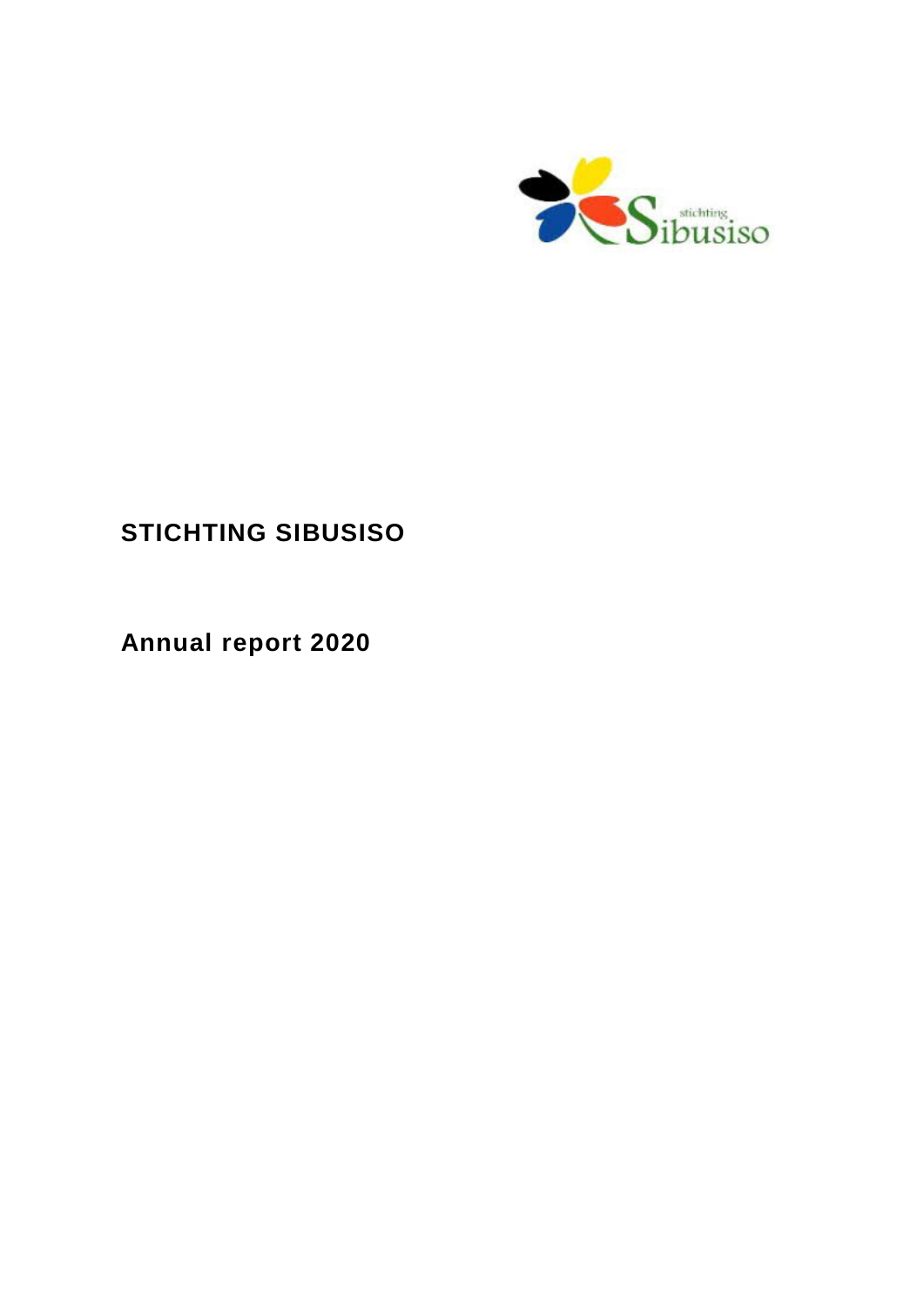# Table of Contents

| 1. Board report                                     | 3  |
|-----------------------------------------------------|----|
| 2. Balance sheet at 31 December 2020                | 7  |
| 3. Statement of income and expenditure 2020         | 8  |
| 4. Accounting policies                              | 9  |
| 5. Key figures                                      | 10 |
| 6. Notes to the balance sheet                       | 11 |
| 7. Notes to the statement of income and expenditure | 13 |
| 8. Other data                                       | 14 |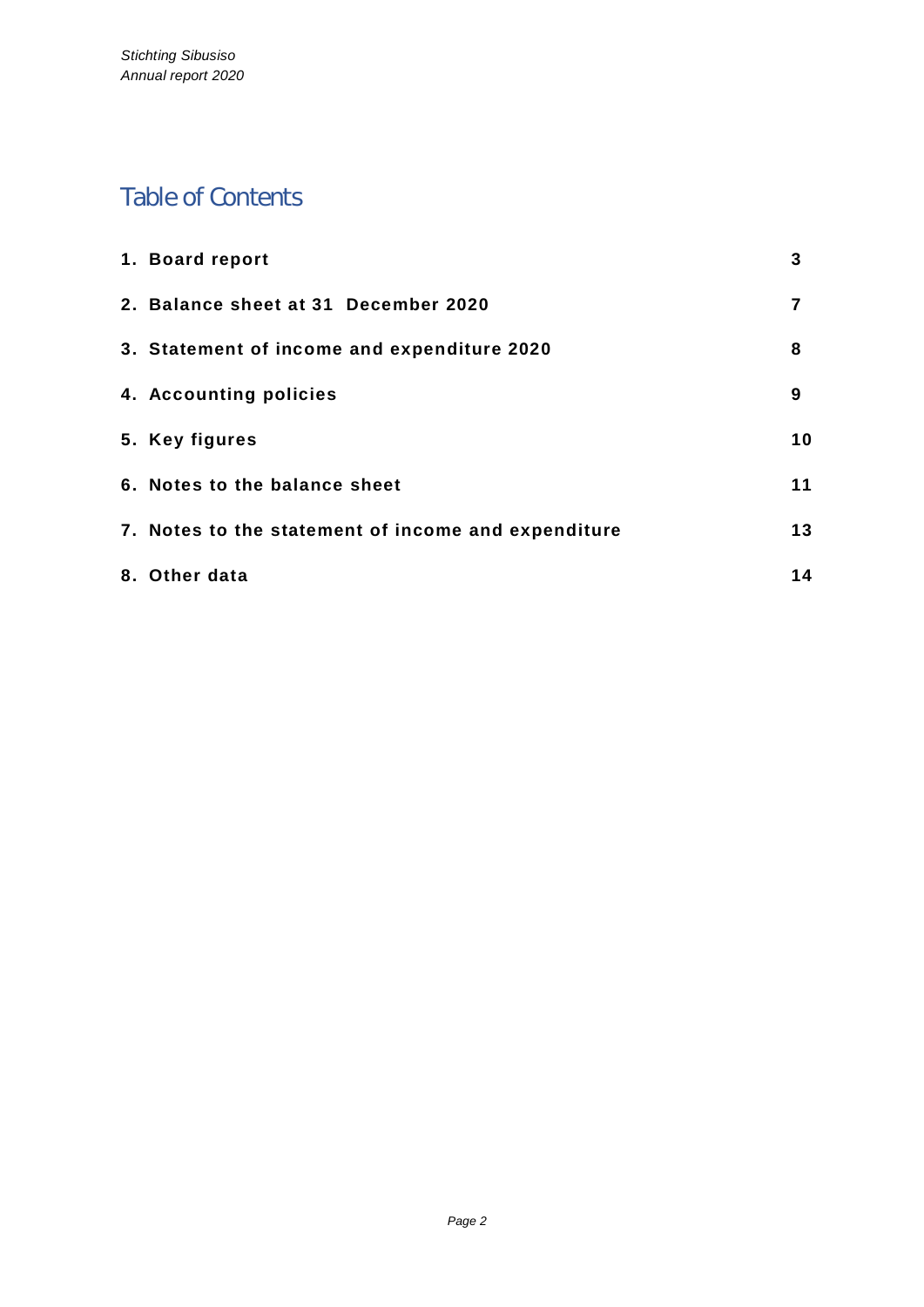# **1. BOARD REPORT**

## **1. Introduction**

Stichting Sibusiso has been established in 2000 and has its registered office at Churchillaan 654 in Terneuzen. The Netherlands. Stichting Sibusiso is registered with the Dutch Chamber of Commerce for south-west Netherlands under number 22046082. Stichting Sibusiso is recognised as a charity by the Dutch Inland Revenue under number 808778961.

The law governing Dutch charities was amended on 1 January 2014. A number of new measures aimed at increasing public confidence in the not-for-profit sector were introduced. Stichting Sibusiso complies with these measures in order to maintain its charitable status.

The Board of the Stichting Sibusiso consists of:

| Chairman:      | A.J. Aalbers                                   |
|----------------|------------------------------------------------|
| Secretary:     | A.I.M. Hammer-Roos                             |
| Treasurer:     | L.T.M. Wortel                                  |
| Other members: | G. Kuperus, T. Selhorst and A. van Doornmalen. |

Monica Timmermans has joined the Board in 2020, with her legal background she is a very welcome asset to the Board. A number of Board members will be replaced in 2021 based on an agreed 'Schedule of Retirement'. The aim is to get younger and new input and at the same time provide for continuity and stability in the board.

The Board meets at least quarterly or more frequently, when deemed necessary. Together with the Tanzanian management, minimally once a year, general policies and strategies are being discussed. This year the Board has continued the development of a long term strategic plan, which will be finalized early next year.

### **2. Aim**

Stichting Sibusiso has already been working on the following aim for over 20 years: Sibusiso strives to ensure the dignity of mentally handicapped children from all cultural and religious backgrounds, to help them discover and develop their potential and to facilitate their integration into society.

### *Stichting Sibusiso works through*:

- Offering special education to mentally handicapped children to discover and develop their own capacities
- Supporting family members or caretakers of the children, at Sibusiso Centre as well as in their communities;
- Assisting, where needed, with referral to other support services like rehabilitation centres and special education;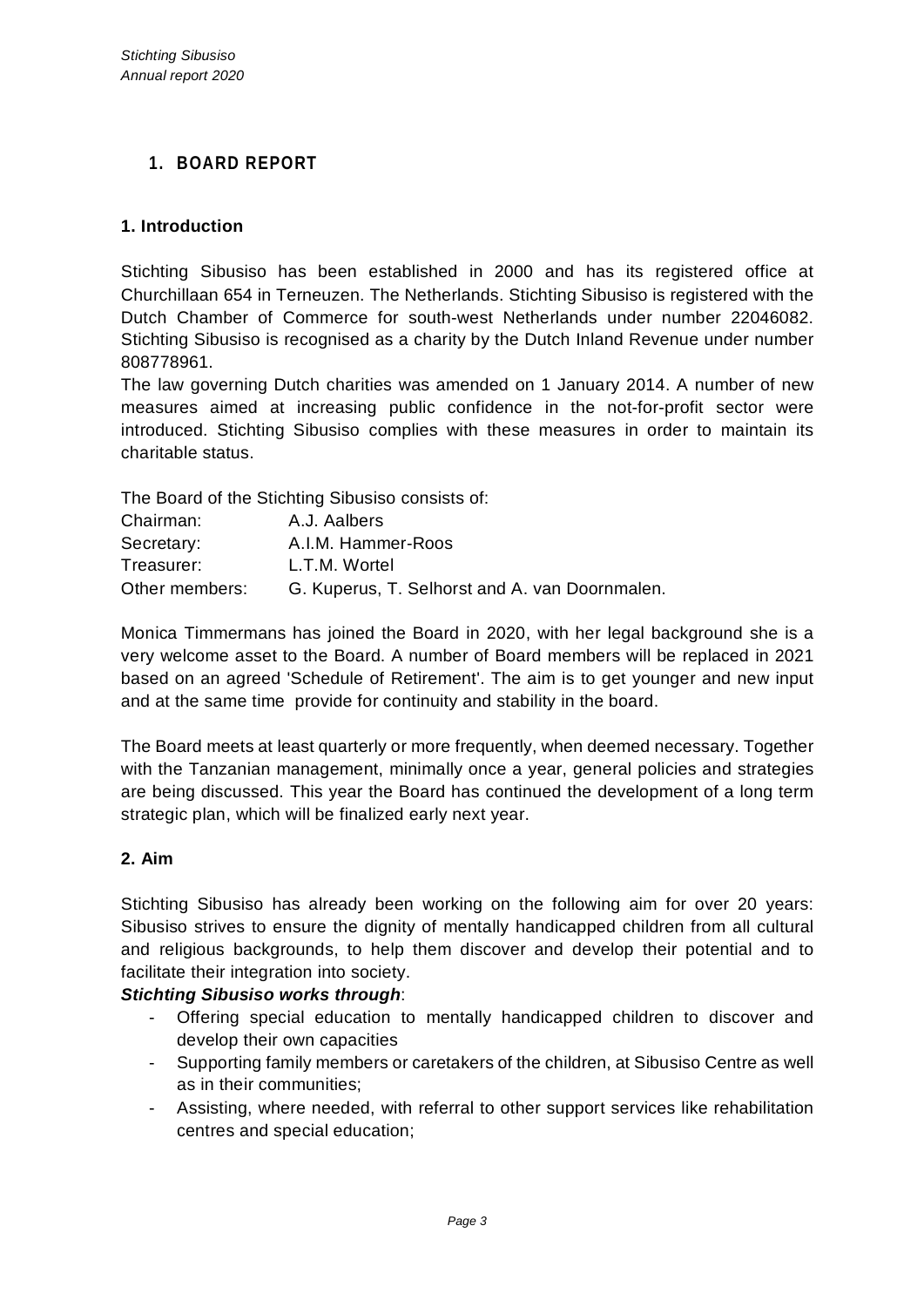- Improving the collaborative network between Sibusiso and other (aid)organisations;
- Raising awareness about the situation of mentally handicapped children;
- Actively promoting the rights of mentally handicapped children.

Over the past two decades, Stichting Sibusiso has experienced great successes with its support program in Tanzania.

### **3. Activities**

What a remarkable year! The current pandemic is raging over the world, also effecting the Netherlands greatly. However, in 'poor' countries the consequences of such an outbreak are even more substantial. Fortunately, there have not been any infections in Sibusiso Centre in Tanzania. Unfortunately, donors had less appetite than previous years to sponsor this important project.

After the increase in the number of corona cases in March 2020, schools in Tanzania had to temporarily close their doors. Also Sibusiso Centre had to close for a period of time. However, Sibusiso staff worked hard to create a program in which the risk of infection for children and parents and employees are kept to a minimum.

During closure period, the 'outreach' team of Sibusiso fortunately was able to continue their support to children in central places in the work area. The most vulnerable children in the program, for example, received extra dietary supplements. Also a Facebook page has been set up on which instructional videos have been posted. Because parents could not come to the Centre, these videos served as aide-memoire for them.

#### Sibusiso support program

Due to adaptations to the program, in which mentally handicapped children are assisted and supported in the Centre, Stichting Sibusiso was fortunately able to continue its work. The basic principle is to isolate children and parents in Sibusiso Centre in their 'own bubble', so that corona infection can be prevented.

Since June 2020, children and parents are enrolled in the original '3 months' program, but now only for a continuous period of 1 month. Therapists and other support staff are added to the 'children and parents bubble' and assigned to one of the houses at Sibusiso premises. After one month a new group of children, parents and Sibusiso staff were staying for a month in the houses. In this way, unfortunately only 61 children could be enrolled in 2020, this is half as much as in previous years.

The positive side is that the shorter, more intensive program is regarded by all children and parents as a very pleasant. In addition, the children have all made great progress. In 2020, only one '6 month' program has been executed. This social skills program for young people has been completed by 24 teenagers. Also this program has been accomplished in two consecutive groups.

Hopefully all programs can again be fully implemented in 2021.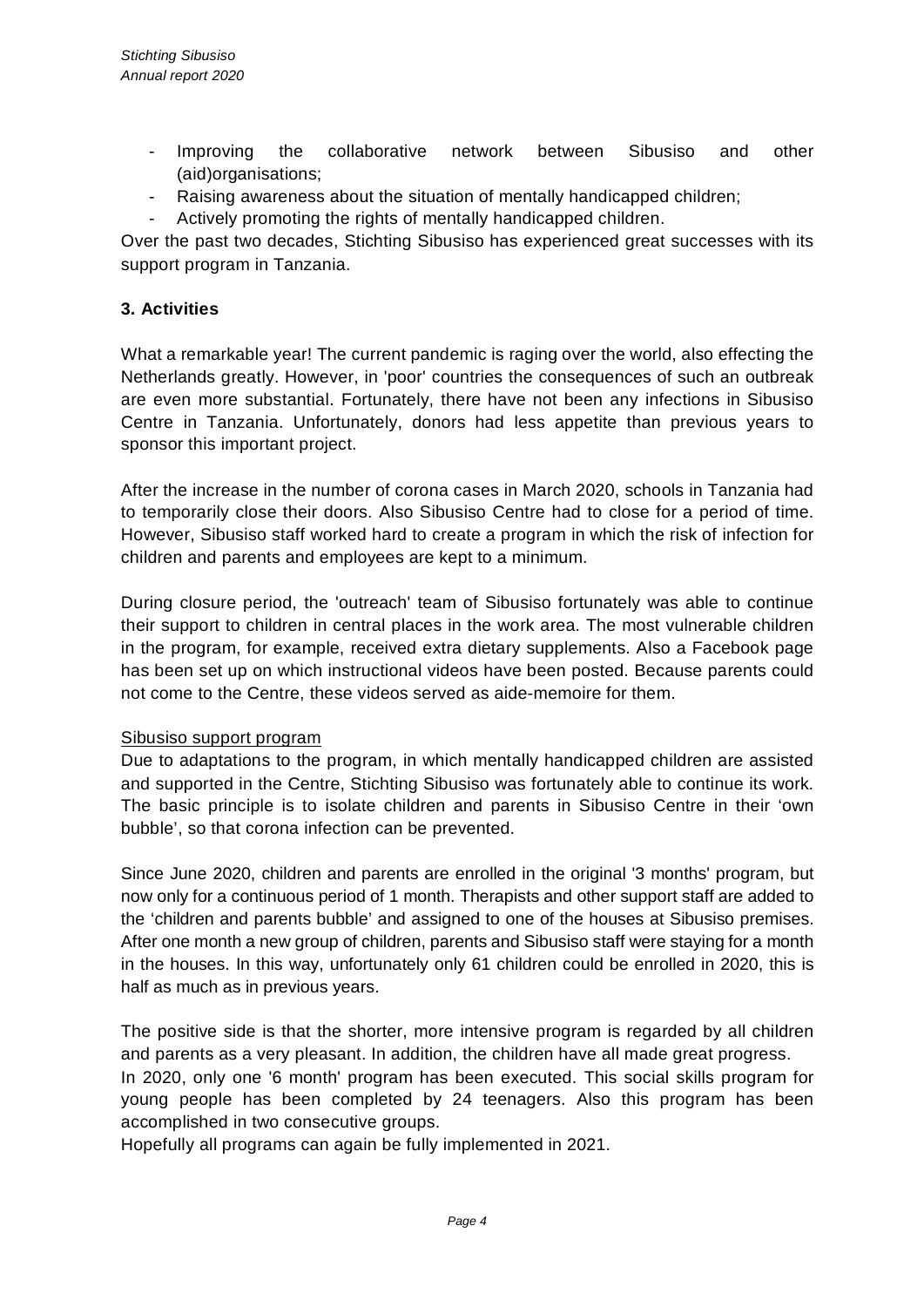### Strategic extension

The Board has concluded that the program has geographic limits. It is not possible to connect with children and their parents outside the current working area. An area with a radius of 100 km from Sibusiso Centre is accessible by car. Therefore well maintained cars are very necessary. The purchase of a new car, made possible through a gift from the Hans Van Bokkum Foundation, was very welcome. A big thank you to the donors!

In the 5-year plan, the Board documented the wish to disseminate the Sibusiso concept more widely. Therefore an Expertise Centre (Knowledge Centre) will be realized on Sibusiso premises.

The design of the Expertise Centre has been selflessly drawn by LIAG architectural firm in collaboration with construction consultancy van der Ven, that calculated the construction details. The construction of this Centre is expected to start in May 2021, the opening is foreseen to take place later that year.

### Aim of the Expertise Centre

The Expertise Centre will work intensively with other organisations to expand support to mentally handicapped children, also outside the current region. The knowledge Sibusiso gained will be shared with these other organisations, for them to use in their work. Cooperation with the Tanzanian government will be crucial to be able to get maximum help for setting up new initiatives for the children in Tanzania. The Expertise Centre also provides training for Sibusiso's own staff and for employees from similar institutions that have the same objective. The aim is for many more mentally handicapped children to have a better future in Tanzania and perhaps 'further' in the region.

#### Sibusiso Foundation in Tanzania

Unfortunately in 2020, Beatus Kasegenya, the treasurer of the Sibusiso Foundation in Tanzania, passed away. Sibusiso is very grateful to Beatus for the work he has always done selflessly for the Foundation. This great loss necessitates that new candidates for the Board of the Foundation have to be recruited. The wish is to also rejuvenate the Tanzanian Board. Profiles have been created for potential candidates. These have been announced in various networks.

#### Changes in the management

At the beginning of 2020, Claudia Verbaak announced her wish to terminate her management position at Sibusiso. Claudia has been managing Sibusiso in Tanzania for many years together with Sander Hammer. The Centre clearly has professionalized in those years and there are good plans developed for the future. Therefore the Board is very grateful to Claudia and hopes and expects that she will continue to support Sander, who is now continuing the management alone. In Tanzania the daily management is now carried out by Ndombellah Sikwattah. After the corona period, the Board will organise an appropriate farewell gathering for Claudia.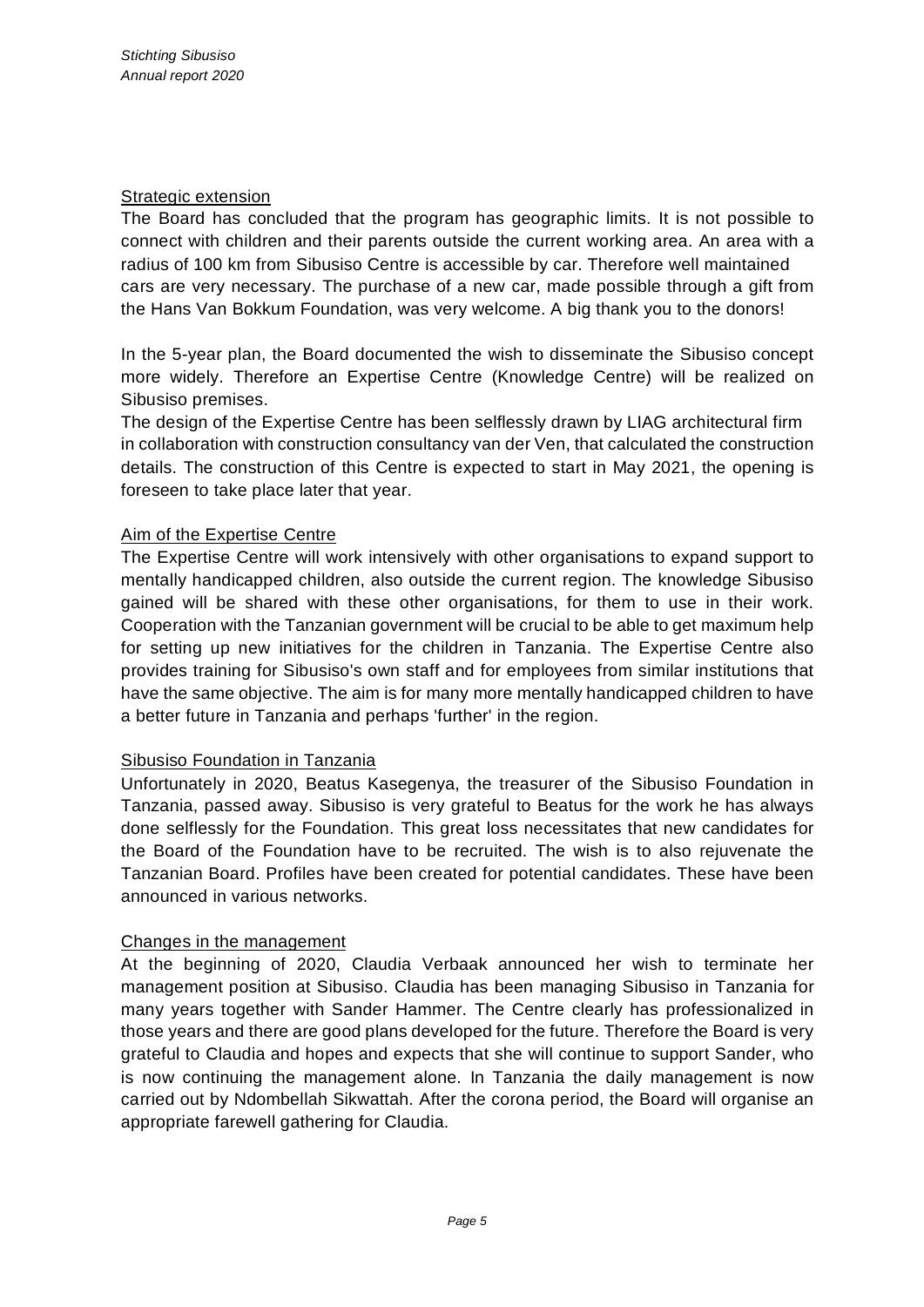#### New website

On January 7, 2020, the renewed and modernized website of Sibusiso was launched. This website is now available in 3 languages (Dutch, English and German) and is regularly updated. You are cordially invited to visit this site to stay informed. Thanks to everyone who contributed to the realization of this renewal.

### **4. Finance**

Stichting Sibusiso is financially healthy and based on income from gifts, donations and the yield from investments. The financial policy basis demands that the Sibusiso Centre's running costs are covered by at least 200%. Stichting Sibusiso has a financial reserve which is conservatively invested. The Board is unable to access a portion of its capital  $(\epsilon)$ 930,670) because the donor specified that only the interest on this sum may be spent.

### **5. Investment Policy**

At the end of 2013 the Board decided to change its investment policy because much of the capital was invested in subordinated bonds, which did not meet the standards required by the Dutch charities law (ANBI). Next to main bank Rabobank, a second bank (Deutsche Bank) was asked to propose a new investment policy based on the UN Principles for Responsible Investment (PRI). This entails an international code of conduct regarding responsible investments. Standards for socially responsible investment also are obliged to be met. Furthermore, the long-term investment policy is aiming to conserve capital. The investments chosen reflect these investment principles, incorporating investment aims, investment horizon and risk profile. The determined risk profile is described as Very Defensive by the Rabobank and as Low Risk by the Deutsche Bank.

#### **6. Capital management and expenditure**

Principles:

- the Annual Accounts of the Stichting Sibusiso are drawn up annually by the treasurer and audited by Schuiteman & Partners Chartered Accountants private company, who provide an audit report;
- · Stichting Sibusiso produces an annual Board Report and Performance Report which is approved by the Board;
- · the expenditures relate to running costs, building maintenance and projects of Sibusiso Centre in Tanzania.

Terneuzen, October 22, 2021

Signed Signed Signed Chairman **Treasurer** Treasurer Secretary

Arie Aalbers Leo Wortel Atty Hammer -Roos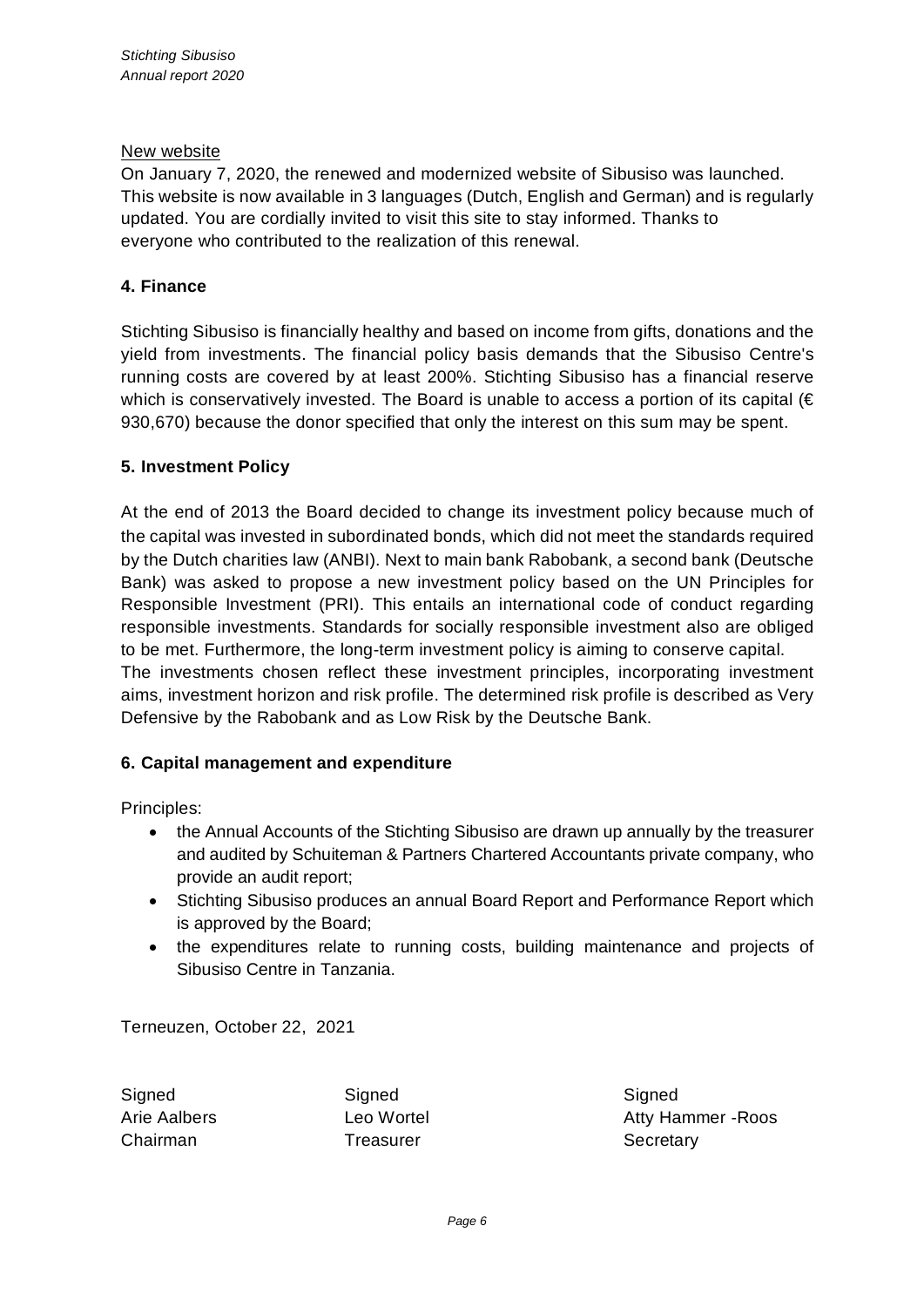# **2. BALANCE SHEET AT 31 DECEMBER 2020**

|                                      |   |           | 31 December<br>2020<br>€ |           | 31 December<br>2019<br>€ |
|--------------------------------------|---|-----------|--------------------------|-----------|--------------------------|
| <b>Current assets</b>                |   |           |                          |           |                          |
| <b>Receivables</b><br>Accrued assets | 1 | 1,262     |                          | 3         |                          |
| <b>Securities</b>                    | 2 | 1,713,943 |                          | 1,753,078 |                          |
| Cash and cash equivalents            | 3 | 69,049    |                          | 173,405   |                          |
| Total current assets                 |   |           | 1,748,299                |           | 1,926,486                |
| <b>Total assets</b>                  |   |           | 1,748,299                |           | 1,926,486                |

# **Liabilities**

| <b>Reserves and funds</b>        | 4 |         |           |         |           |
|----------------------------------|---|---------|-----------|---------|-----------|
| Reserves                         |   | 796,243 |           | 935,165 |           |
| <b>Funds</b>                     |   | 983,670 |           | 983,670 |           |
| Total reserves and funds         |   |         | 1,779,931 |         | 1,918,835 |
| <b>Current liabilities</b>       | 5 |         |           |         |           |
| Taxes and contributions          |   | 1,228   |           |         |           |
| Accrued liabilities              |   | 3,158   |           | 7,651   |           |
| <b>Total current liabilities</b> |   |         | 4,386     |         | 7,651     |
| <b>Total liabilities</b>         |   |         | 1,784,299 |         | 1,926,486 |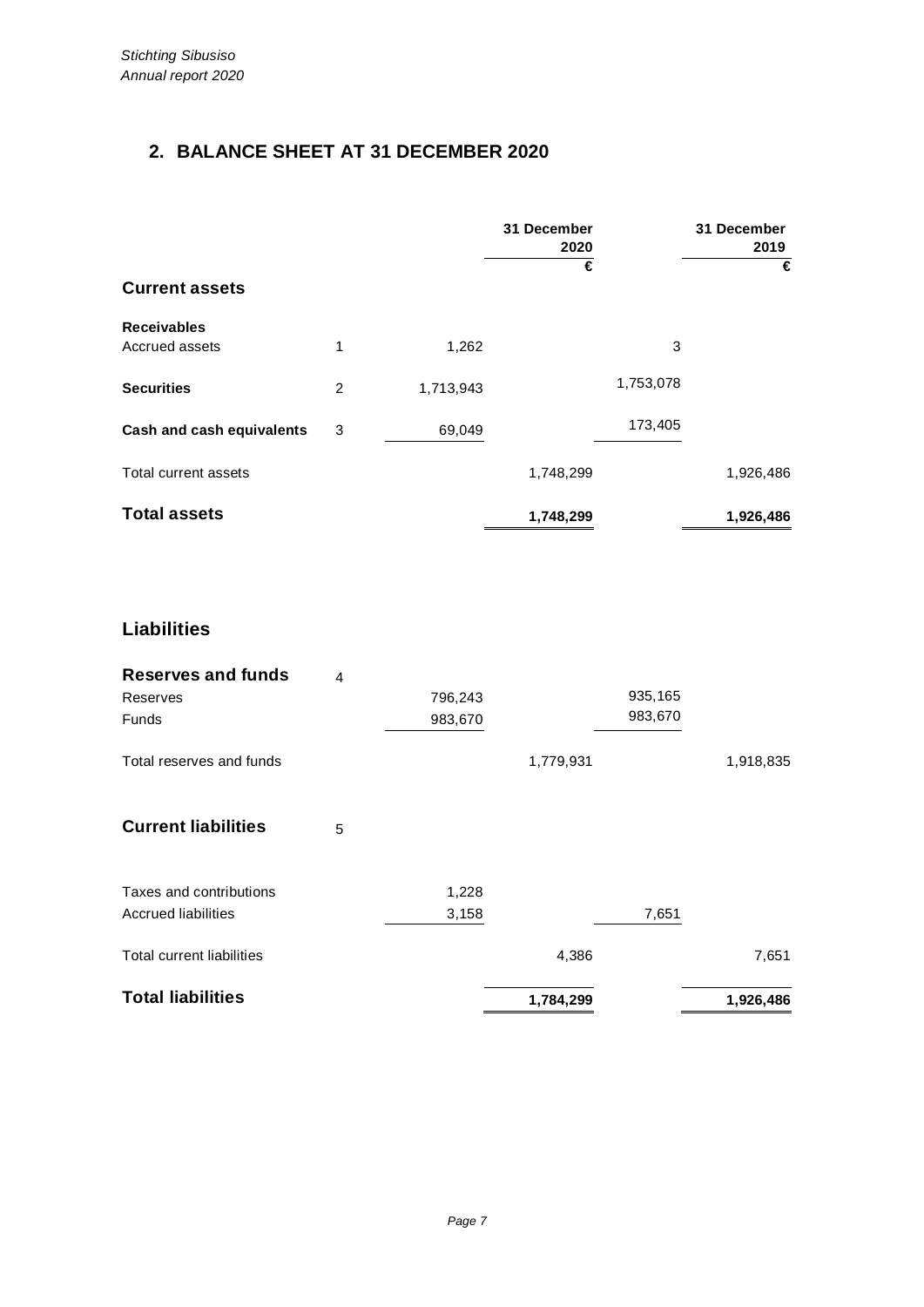# **3. STATEMENT OF INCOME AND EXPENDITURE 2020**

|                                                         |   | 2020       | 2019    |  |
|---------------------------------------------------------|---|------------|---------|--|
|                                                         |   | €          | €       |  |
| <b>Income</b>                                           |   |            |         |  |
| Income from private donations                           |   | 24,047     | 25,126  |  |
| Income from company donations                           |   | 6,595      | 21,723  |  |
| Income from other NGO's (not profit)                    |   | 27,638     | 89,571  |  |
| Total income                                            |   | 58,280     | 136,420 |  |
| <b>Expenditure</b>                                      | 6 |            |         |  |
| Expenditure on goals                                    |   |            |         |  |
| Costs in Tanzania                                       |   | 105,722    | 129,562 |  |
| Management fee                                          |   | 0          | 55,800  |  |
| Employee costs                                          |   | 41,800     | 0       |  |
| Total expenditure on goals                              |   | 147,522    | 185,362 |  |
| Management and administrative costs                     |   |            |         |  |
| Costs in the Netherlands                                |   | 12,286     | 8,933   |  |
| Costs banks fees                                        |   | 12,906     | 11,587  |  |
| Total expenditure on management costs                   |   | 25,192     | 20,520  |  |
| Total expenditure                                       |   | 172,714    | 205,882 |  |
| <b>Currency results on bonds and</b>                    |   |            |         |  |
| securities                                              | 7 |            |         |  |
| Dividend-bearing securities                             |   | 24,179     | 23,417  |  |
| Currency gains/losses on bonds/securities               |   | $-48,682$  | 183,257 |  |
| Interest received                                       |   | 15         | 2       |  |
| Balance financial income and expenditure                |   | $-24,488$  | 206,676 |  |
| Balance of income and expenditure                       |   | $-138,922$ | 137,214 |  |
| Appropriation of net income and expenditure<br>balance: |   |            |         |  |
| Balance is added to or deducted from:                   |   |            |         |  |
| Freely disposable capital                               |   | $-138.922$ | 137,214 |  |
| Designation fund                                        |   | 0          |         |  |
| Total income                                            |   | $-138,922$ | 137,214 |  |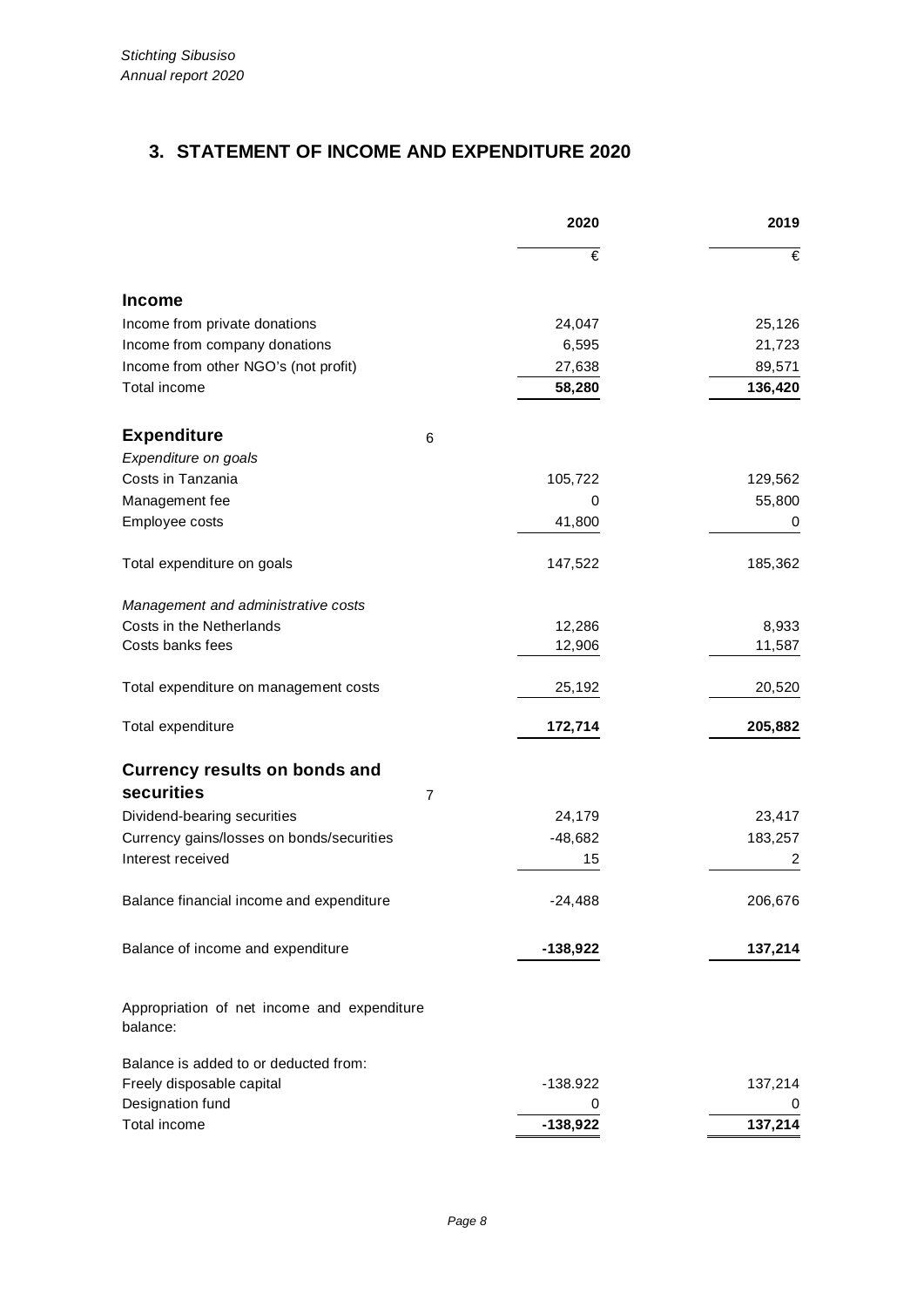# **4. ACCOUNTING POLICIES FOR THE VALUATION OF ASSETS AND LIABILITIES AND FOR THE DETERMINATION OF RESULTS**

#### General accounting policies

The annual accounts have been prepared in accordance with the provisions of Title 9 Book 2 of the Dutch Civil Code and the Dutch Accounting Standards, issued by the Dutch Guidelines for annual reporting, published by the Dutch Accounting Standards Board. The most recent Directive RJK C2 has been followed. The accounting policies are unchanged against those of the preceding financial year.

The accounting policies applied for the valuation of assets and liabilities and for the determination of results are based on historical costs.

#### Continuity assumption

The accounting policies used for the valuation of assets and liabilities are based on the continuity assumption of the enterprise.

Due to the Covid-19 pandemic in The Netherlands and the rest of the world, the Dutch government has issued far-reaching measures to prevent the virus from spreading quickly. To counter the effects of the Covid 19 virus both the Dutch and the Tanzanian government, where Sibusiso is active, have taken the necessary actions. Currently there are no financial effects for Stichting Sibusiso. However, there is a change in operational activities of the local programmes in Tanzania, due to the fact that less children can be enrolled with the same staff effort. Despite this situation, the financial effects remain limited for the time being and Stichting Sibusiso applies a positive continuity assumption.

#### Accounting policies for the valuation of assets and liabilities

An asset is recognised in the balance sheet when it is probable that the future economic benefits will flow to the organisation and the asset has a value that can be measured reliably. A liability is recognised in the balance sheet when it is probable that an outflow of resources embodying economic benefits will result from its settlement and the amount thereof can be measured reliably.

Receivables, cash and current liabilities are carried at nominal value. A provision is formed if receivables are considered to be potentially uncollectible. Securities are valued at current value.

#### Accounting policies for the determination of results

Income and expenses are attributed to the period to which they relate.

#### Income

Donations, gifts and endowments of periodic payments are recorded in this report when they are received by Stichting Sibusiso.

Interest income represents the interest revenue attributable to the financial year.

#### Expenses

Expenditure on international activities is recognised as an expense in the statement of income and expenditure in the year to which the expenditure relates.

#### Management costs

Management costs include the organisation's own costs.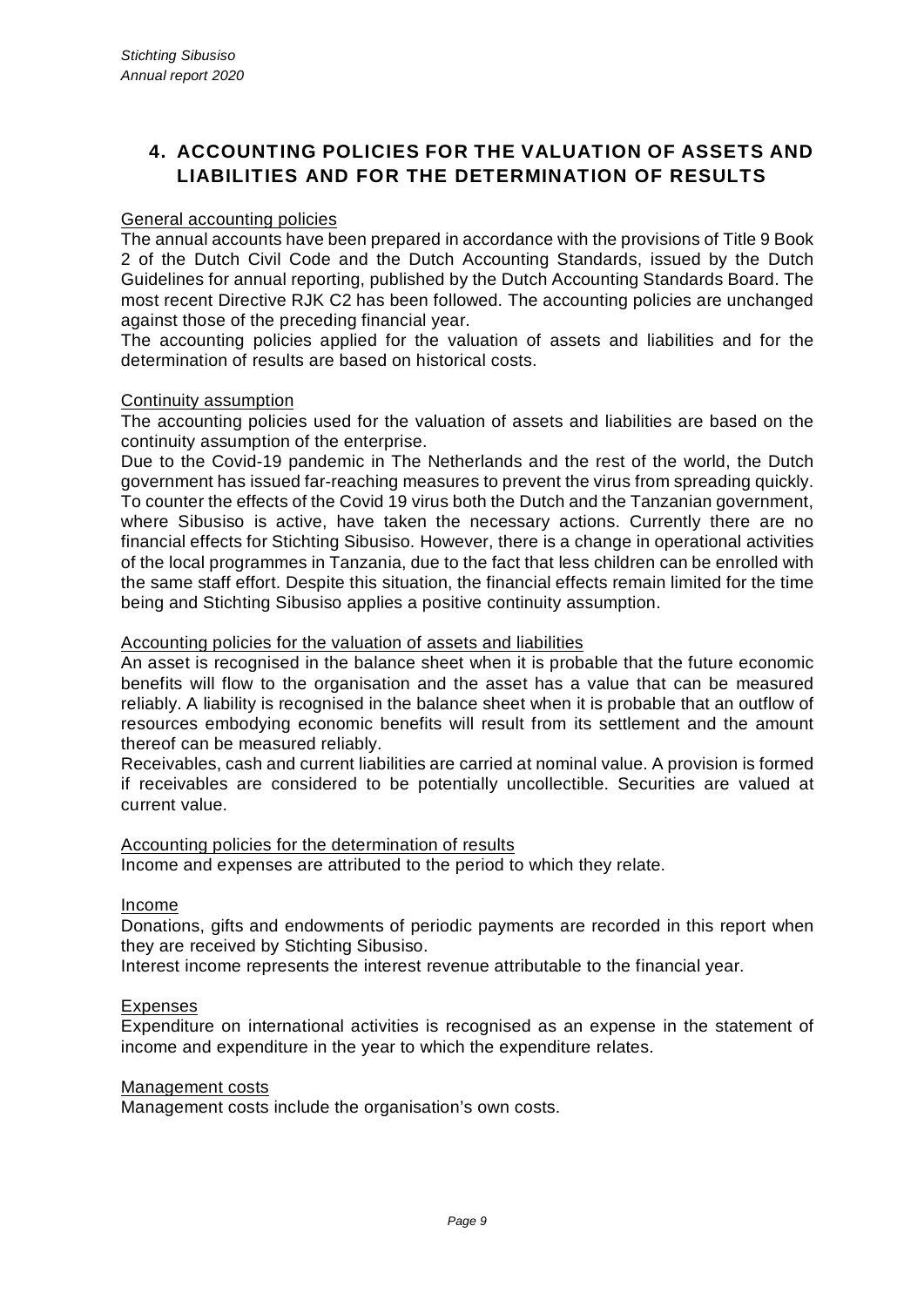### **5. KEY FIGURES**

The Dutch Guidelines for annual reporting RJK C2 and the Central Bureau on Fundraising (CBF) mandate the disclosure of a number of key figures, which are discussed in more detail below.

|                                   | Norm    | Actual | Actual | Actual | Average   |
|-----------------------------------|---------|--------|--------|--------|-----------|
|                                   |         | 2020   | 2019   | 2018   | 2018-2020 |
| Expenditure of income on goals    | $>90\%$ | 178.9% | 116.0% | 115.2% | 136.7%    |
| Costs of own organisation         | 25%     | 7.1%   | 4.8%   | 5.2%   | 5.7%      |
| Management and organisation costs | <6%     | 14.6%  | 10.0%  | 7.8%   | 10.8%     |
| Fundraising costs                 | 25%     | $0\%$  | 0%     | 0%     | $0\%$     |

#### **Expenditure of income on goals**

This norm reflects the percentage of total income (excluding exchange results) that has been expended on the goals.

#### **Costs of own organisation**

This norm concerns the total costs of the own organisation in relation to the expenditure on its goals.

#### **Management and organisation costs**

This norm reflects the management and administrative costs as a percentage of total expenses.

#### **Fundraising costs**

This reflects the ratio of the costs between the costs of fundraising and the income realised from it. The CBF caps this percentage at 25, calculated on the basis of an average of the past three years.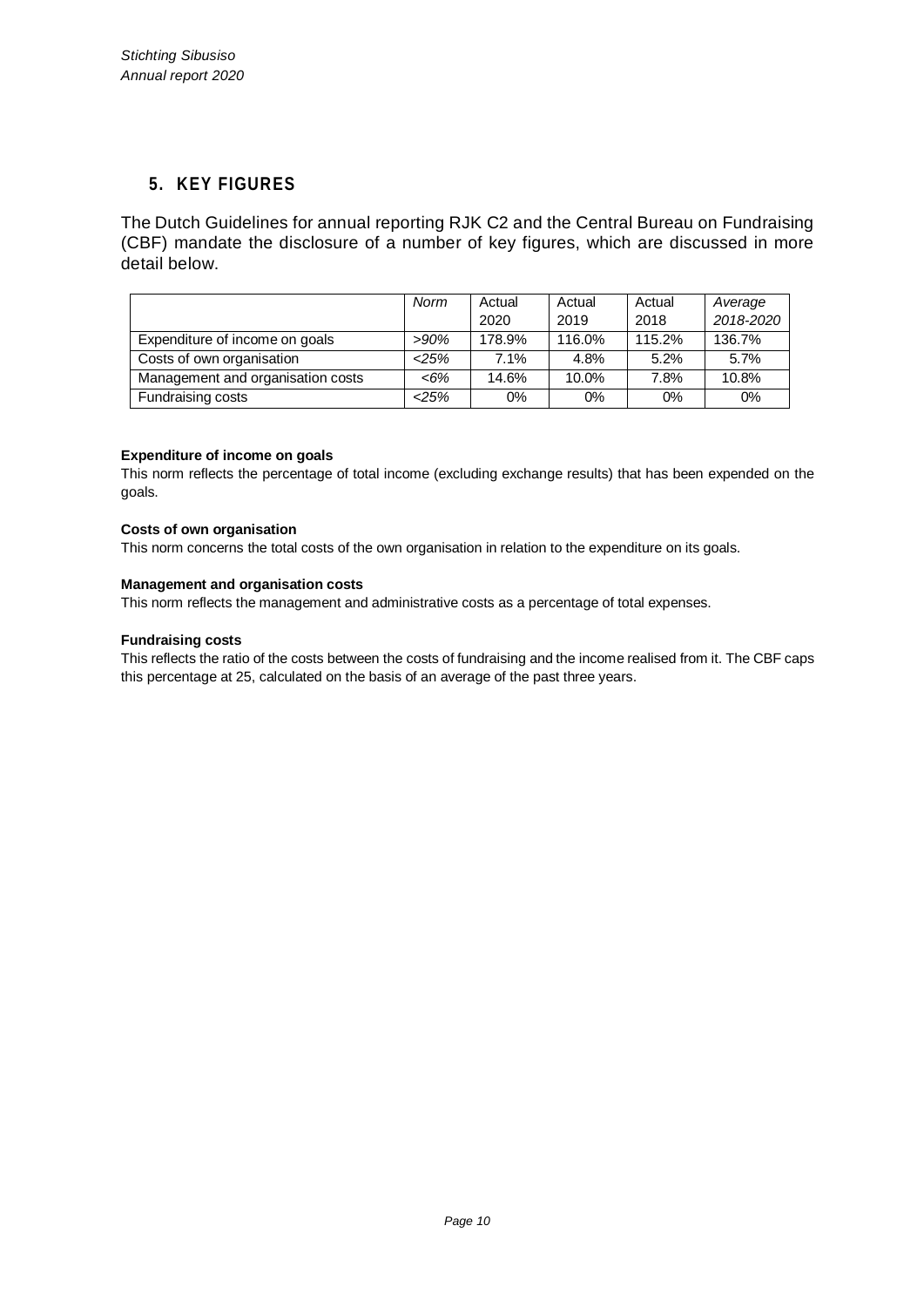# **6. NOTES TO THE BALANCE SHEET**

|                                                              | 31 December<br>2020 | 31 December<br>2019 |
|--------------------------------------------------------------|---------------------|---------------------|
| 1 Receivables                                                |                     |                     |
| Prepayments and accrued income                               |                     |                     |
| Prepaid expenses                                             | 1,262               | 0                   |
| Interest on savings accounts                                 | 0                   | 3                   |
|                                                              | 1,262               | 3                   |
| 2 Securities                                                 |                     |                     |
| Rabobank bonds                                               | 705,522             | 698,930             |
| Deutsche Bank bonds                                          | 1,008,421           | 1,054,148           |
|                                                              | 1,713,943           | 1,753,078           |
| 3 Cash and cash equivalents                                  |                     |                     |
| Rabobank 3858.35.442                                         | 16,384              | 7,417               |
| Rabobank 3858.12.167                                         | 3,229               | 51,008              |
| Rabobank 3554.81.049                                         | 2,485               | 5,025               |
| USD account                                                  | 1,996               | 2,182               |
| Rabobank 3293.453.414                                        | 45,000              | 107,773             |
|                                                              | 69,094              | 173,405             |
|                                                              | 1,784,299           | 1,926,486           |
| Liabilities                                                  |                     |                     |
| <b>4 Reserves and funds</b>                                  |                     |                     |
| <b>Reserves</b>                                              |                     |                     |
| Other reserves:                                              |                     |                     |
| Balance as at 1 January                                      | 935,165             | 797,951             |
| Balance of income and expenditure                            | $-138,922$          | 137,214             |
| Balance as at 31 December                                    | 796,243             | 935,165             |
| <b>Designation Funds</b>                                     |                     |                     |
| Balance as at 1 January<br>Balance of income and expenditure | 983,670<br>0        | 983,670<br>0        |
| Use of designation                                           | 0                   | 0                   |
| Balance as at 31 December                                    | 983,670             | 983,670             |
| <b>5 Current liabilities</b>                                 |                     |                     |
| Taxes and contributions                                      |                     |                     |
| Payroll tax                                                  | 1,128               | 0                   |
|                                                              | 1,128               | $\mathbf 0$         |
| Transport                                                    | 1,718,141           | 1,918,835           |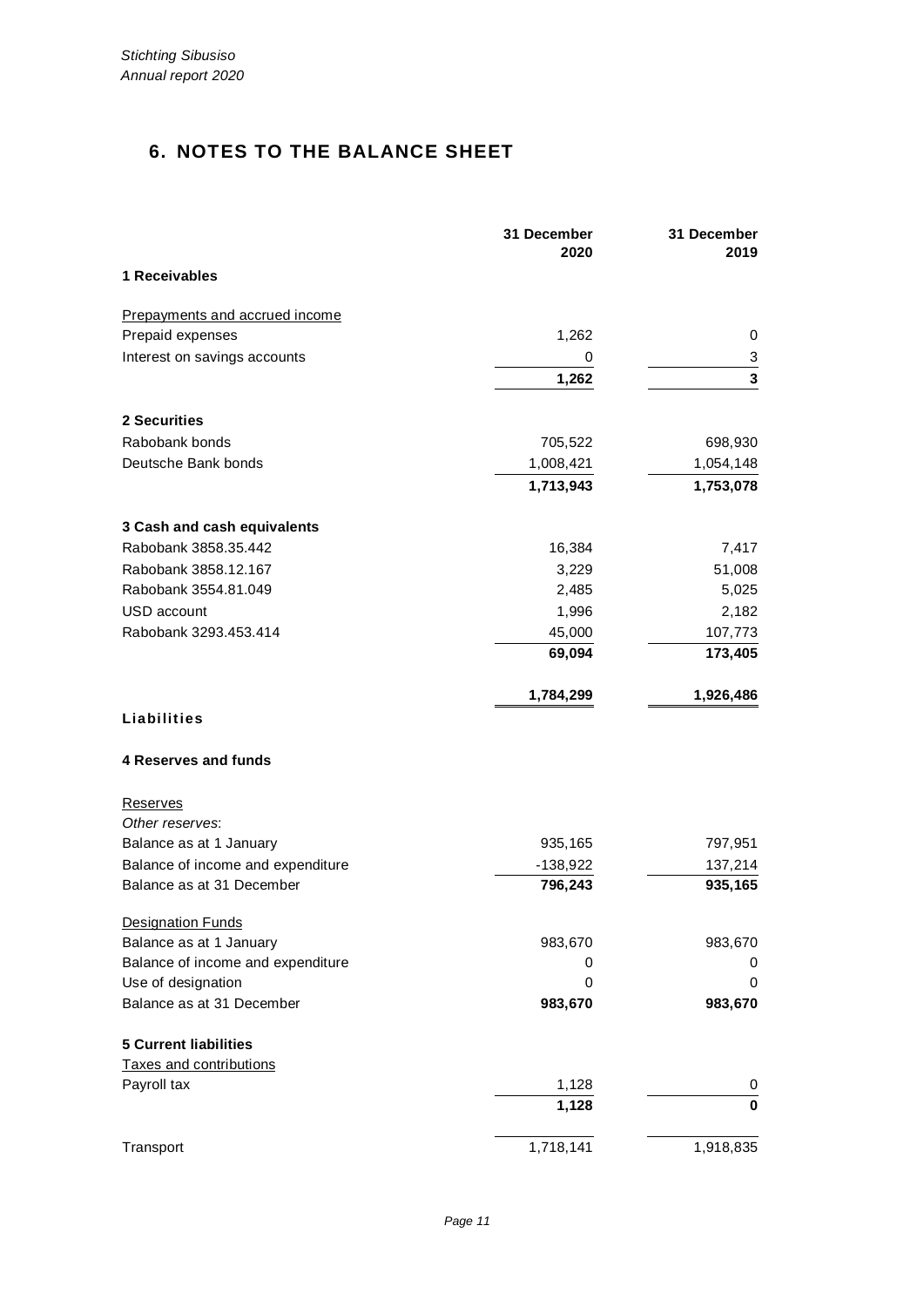| Transport                      | 1,718,141 | 1,918,835 |
|--------------------------------|-----------|-----------|
| <b>Accrued liabilities</b>     |           |           |
| Management invoice December    | 0         | 4,650     |
| Accountant audit 2017 and 2018 | 3,158     | 3,001     |
|                                | 3,158     | 7,651     |
|                                | 1,784,299 | 1,926,486 |

### **Designation funds**

Stichting Sibusiso receives earmarked donations from donors. Destined donations not spend at the end of the year are included in a designation fund. Designation funds are distinguished according to the identified objectives. The Stichting has defined the following objectives:

- The donor has indicated that the donation for an amount of  $\epsilon$  930,670 is not intended to be spent, but to manage and use the return on the objective;
- 53,000 euro is intended for the exchange program with the physiotherapists from Kaatsheuvel.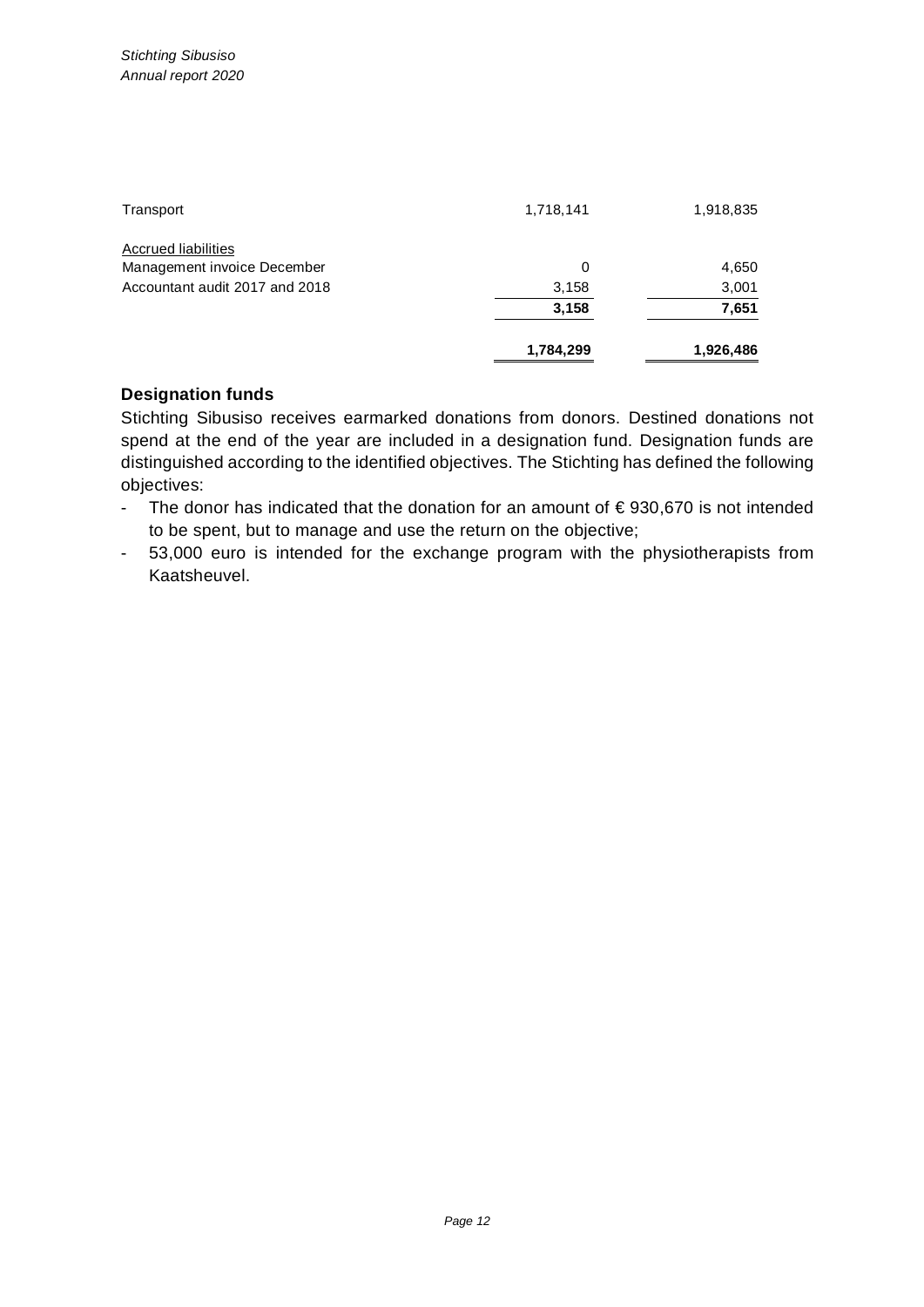## **7. NOTES TO THE STATEMENT OF INCOME AND EXPENDITURE**

| 6 Income                    | 2020    | 2019    |
|-----------------------------|---------|---------|
| <b>Expenditure on goals</b> |         |         |
| Costs Tanzania              | 105,721 | 129,562 |
| Management fee              | 41,800  | 55,800  |

This concerns the costs for the management in Tanzania.

Management and administrative costs

|                          | 168,042 | 205,882 |
|--------------------------|---------|---------|
| <b>Costs Banks</b>       | 12,906  | 11,587  |
| Costs in The Netherlands | 8,933   | 12,286  |

### **7 Currency results on bonds and securities**

The currency results on bonds and securities is negative in 2020 compared to a positive result in 2019.The defensive investment profile of the Stichting demands investments primarily in bonds. Due to the low interest policies of the central banks, the bond yield is low. A big part of the portfolio is invested in dollars. In 2020, the euro benefitted from a fall of the dollar. Because the dollar portfolio in the accounts are valued in euro's is the currency correction also the cause of the negative currency result.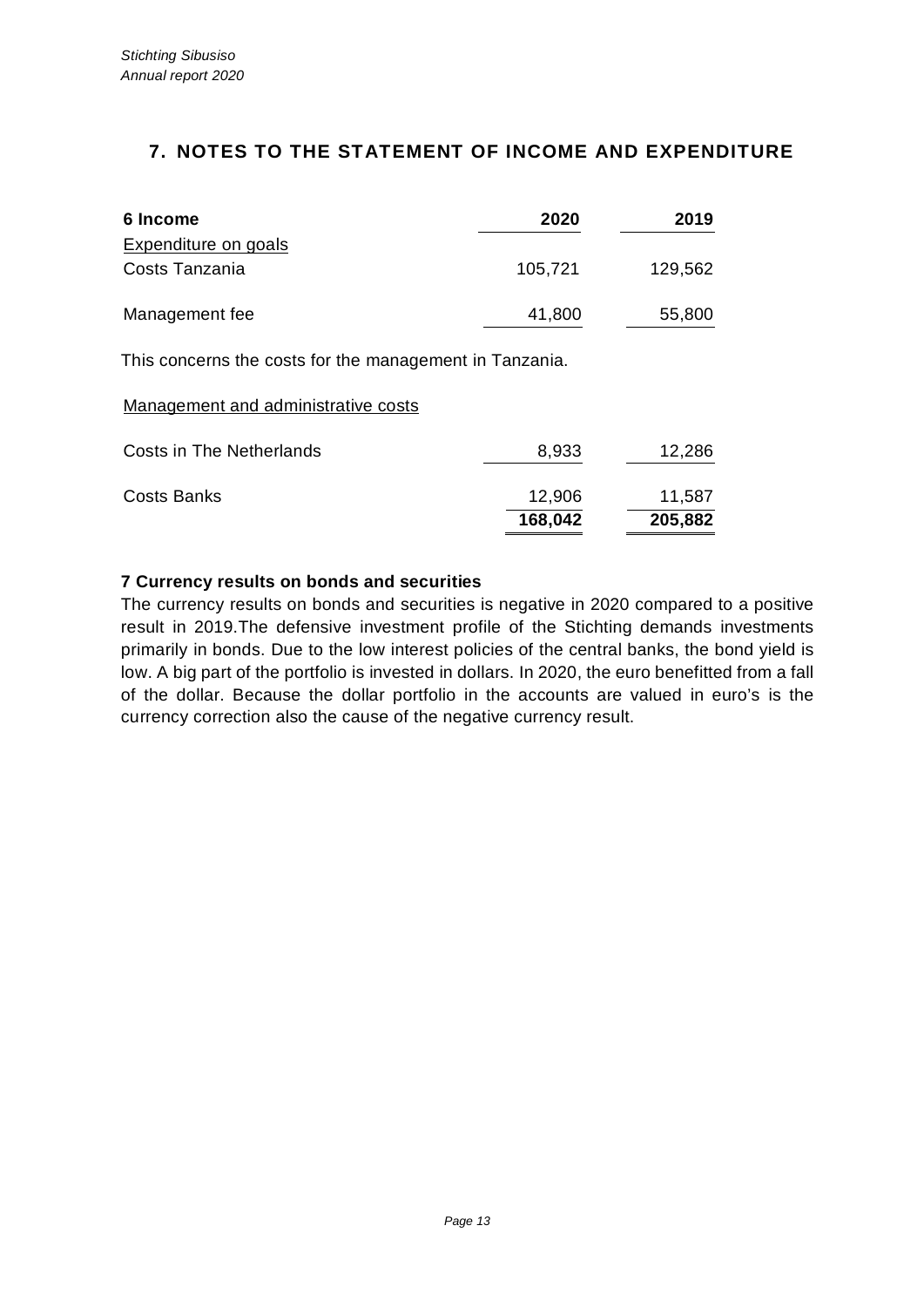# **8. OTHER DATA**

### **8.1. Result allocation**

The 2020 results will be added to the other reserves. There is no addition to a designated fund or designated reserve.

### **8.2. Audit report**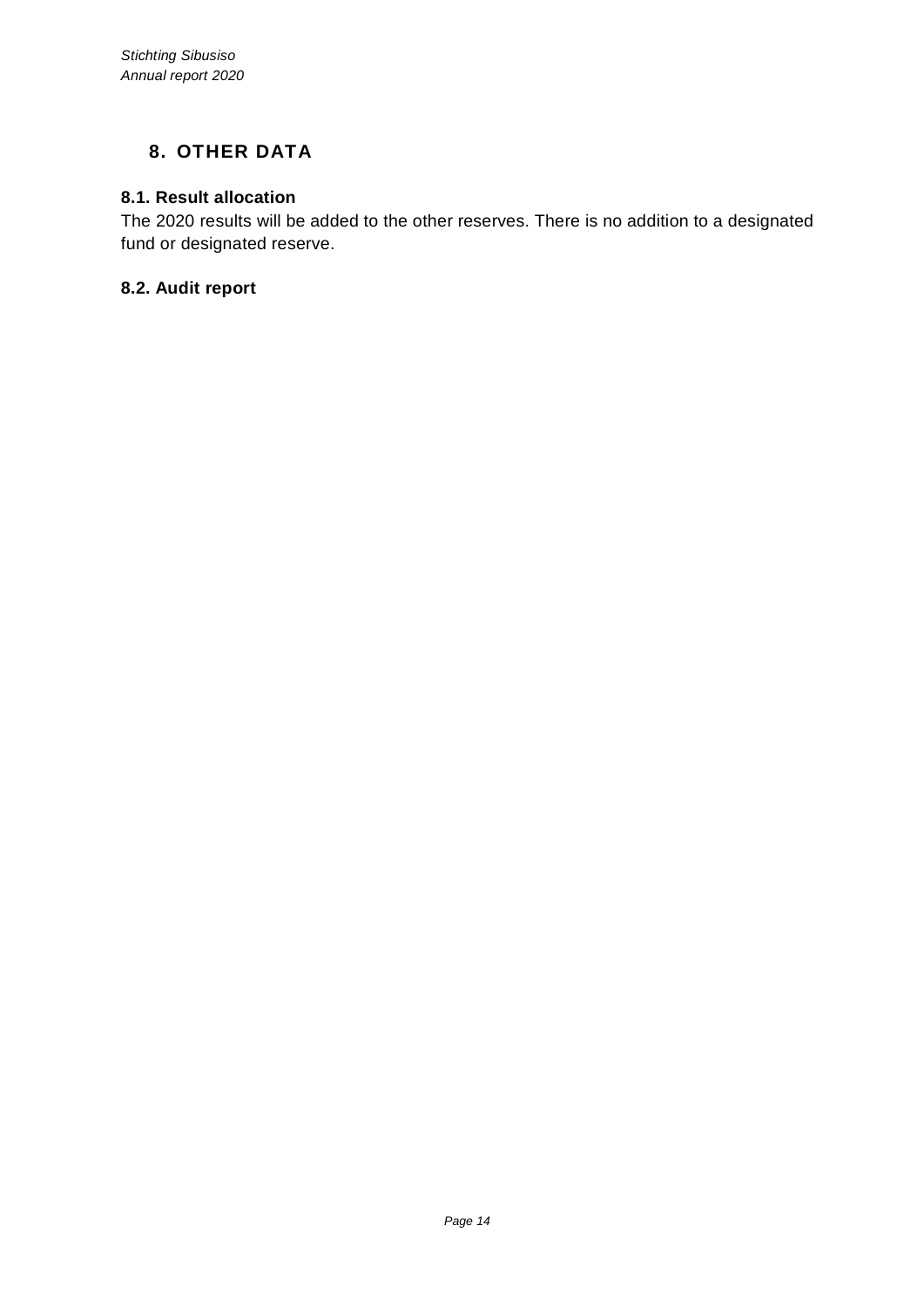

# **Independent auditor's report**

To: The management of Stichting Sibusiso

#### **A. Report on the audit of the financial statements 2020 included in the annual report**

#### **Our opinion**

We have audited the financial statements 2020 of Stichting Sibusiso based in Terneuzen.

In our opinion, the accompanying financial statements give a true and fair view of the financial position of Stichting Sibusiso as at 31 December 2020 and of its result for 2020 in accordance with the RJK C2 Small fundraising organisations.

The financial statements comprise:

- 1. the balance sheet as at 31 December 2020;
- 2. the profit and loss account for 2020; and
- 3. the notes comprising of a summary of the accounting policies and other explanatory information.

#### **Basis for our opinion**

We conducted our audit in accordance with Dutch law, including the Dutch Standards of Auditing . Our responsibilities under those standards are further described in the 'Our responsibilities for the audit of the financial statements' section of our report.

We are independent of Stichting Sibusiso in accordance with the Verordening inzake de onafhankelijkheid van accountants bij assurance-opdrachten (ViO, Code of Ethics for Professional Accountants, a regulation with respect to independence) and other relevant independence regulations in the Netherlands. Furthermore we have complied with the Verordening gedrags- en beroepsregels accountants (VGBA, Dutch Code of Ethics).

We believe the audit evidence we have obtained is sufficient and appropriate to provide a basis for our opinion.

#### **B. Report on the other information included in the annual report**

In addition to the financial statements and our auditor's report thereon, the annual report contains other information that consists of:

- the management report;
- other information.

Based on the following procedures performed, we conclude that the other information is consistent with the financial statements and does not contain material misstatements.

We have read the other information. Based on our knowledge and understanding obtained through our audit of the financial statements or otherwise, we have considered whether the other information contains material misstatements.

Schuiteman Audit & Assurance B.V.

Chamber of Commerce-nr: 08081961, VAT-nr: NL808546016B01, IBAN: NL40 RABO 0366 3549 49, BIC: RABONL2U For terms and conditions: www.schuiteman.com

- **Accounting & Advise**
- Audit & Assurance
- Tax Advise
- **HR** Services
- M&A Corporate Finance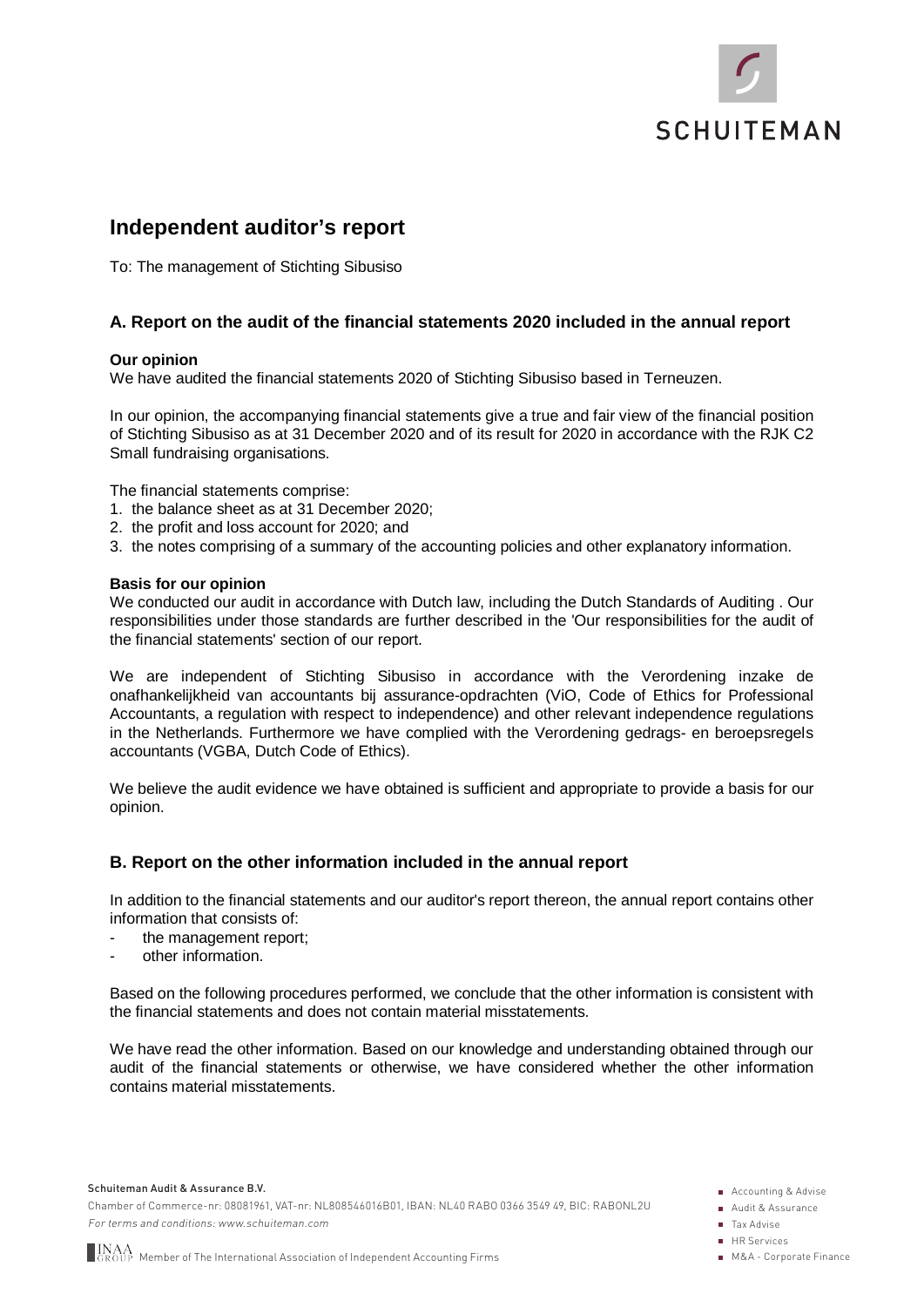By performing these procedures, we comply with the requirements of the Dutch Standard 720. The scope of the procedures performed is substantially less than the scope of those performed in our audit of the financial statements.

Management is responsible for the preparation of the management report and other information as required by RJK C2 Small fundraising organisations.

#### **C. Description of responsibilities regarding the financial statements**

#### **Responsibilities of management and for the financial statements**

Management is responsible for the preparation and fair presentation of the financial statements in accordance with RJK C2 Small fundraising organisations. Furthermore, management is responsible for such internal control as management determines is necessary to enable the preparation of the financial statements that are free from material misstatement, whether due to fraud or error.

As part of the preparation of the financial statements, management is responsible for assessing the company's ability to continue as a going concern. Based on the financial reporting framework mentioned, management should prepare the financial statements using the going concern basis of accounting, unless management either intends to liquidate the company or to cease operations, or has no realistic alternative but to do so.

Management should disclose events and circumstances that may cast significant doubt on the company's ability to continue as a going concern in the financial statements.

#### **Our responsibilities for the audit of the financial statements**

Our objective is to plan and perform the audit engagement in a manner that allows us to obtain sufficient and appropriate audit evidence for our opinion.

Our audit has been performed with a high, but not absolute, level of assurance, which means we may not detect all material errors and fraud during our audit.

Misstatements can arise from fraud or error and are considered material if, individually or in the aggregate, they could reasonably be expected to influence the economic decisions of users taken on the basis of these financial statements. The materiality affects the nature, timing and extent of our audit procedures and the evaluation of the effect of identified misstatements on our opinion.

We have exercised professional judgement and have maintained professional scepticism throughout the audit, in accordance with Dutch Standards on Auditing, ethical requirements and independence requirements. Our audit included among others:

- identifying and assessing the risks of material misstatement of the financial statements, whether due to fraud or error, designing and performing audit procedures responsive to those risks, and obtaining audit evidence that is sufficient and appropriate to provide a basis for our opinion. The risk of not detecting a material misstatement resulting from fraud is higher than for one resulting from error, as fraud may involve collusion, forgery, intentional omissions, misrepresentations, or the override of internal control;
- obtaining an understanding of internal control relevant to the audit in order to design audit procedures that are appropriate in the circumstances, but not for the purpose of expressing an opinion on the effectiveness of the entity 's internal control;